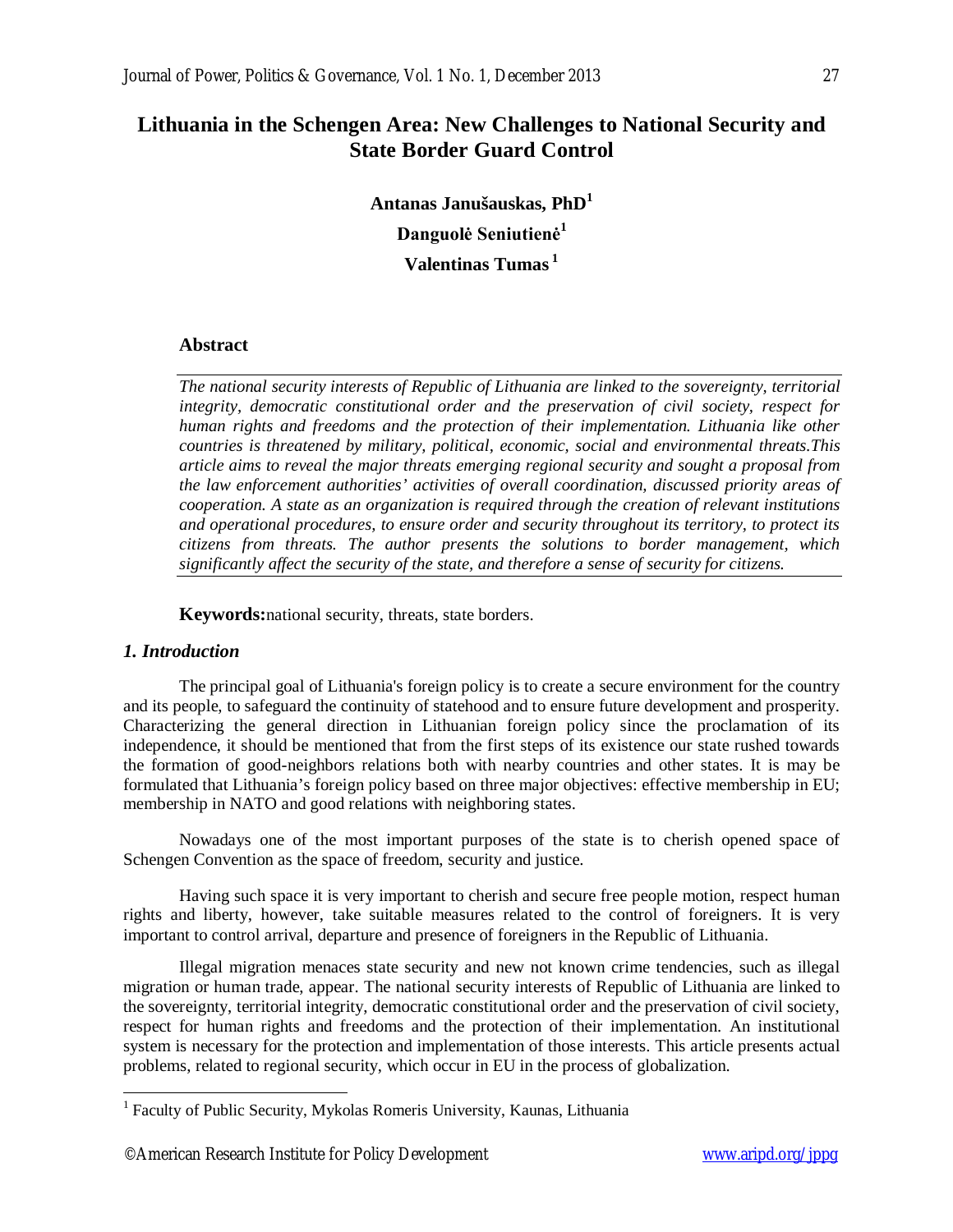**The aim of this article** is to present ways of thinking about security as well as border management solutions which significantly influence on Lithuanian security system.The following methods were applied in the research: analysis of scientific literature and documents, content analysis.

#### *2. Schengen Area and Threats for National Security*

International Community started to share ideas about the need to find another security enhancement models, for example, the Organization of European Security and Cooperation in Europe began to develop different concepts of security, which, in essence, called for parties to make obligations not to increase their own security at the expense of security of other countries. The traditional concept of security perceives the country as the main entity that has to ensure its own security and survival. Normally, creating of security strategies is concentrated on public authorities and actual execution of such strategies rarely involves members of society. It should be noted that a safe state does not necessarily mean the safety of its citizens. It is considered that protection of the citizens against foreign military attack – is a necessary, but not a sufficient condition to ensure the security of the citizens. Citizens of states that are secure' according to the traditional concept of security can be perilously insecure in terms of their daily existence.

EU gradually created a huge national borders unfettered space, where people can move around unhindered without the border control. One of the cornerstones of the EU's privileges are EU citizens enshrined the right of free movement<sup>2</sup>. Though the right of free movement enshrined in the EU is founded, but it has required people to ensure a safe built environment and create an effective mechanism to control the external borders - in 1985 signed the Schengen Agreement that provides for the elimination of border controls between signatory states.The intent of the Schengen Agreement was to create an area without travel restrictions, in which border controls between participating countries were eliminated and there was greater cooperation in combating transnational crime. In order to create an area with a common external border and no internal border controls, all participating countries establish similar requirements for entry<sup>3</sup>.

This means, for example, that must have common rules on visa requirements for nationals of third countries. The Schengen *acquis* also provides for cooperation between police authorities of the participating countries. The Schengen Information System, a joint information system, allows the police to the Schengen countries to issue communications concerning wanted criminals, missing persons and stolen property. This system centralizes two broad categories of information relating to a vehicle or other objects sought and on people.

In the system fit into other data types, including those related to arrests for extradition purposes, like in case of loss, search for minors or persons who should be interned following a decision by a competent authority, not admitted to the territory under an administrative or judicial decision taken in accordance with national procedural rules, or on a public or national security threat, or failure to comply with the standards for entry and stay of foreigners, with the arrest to be brought to justice, even as a witness in criminal proceedings or to comply with a term of imprisonment. The European Council has become the main executive body on the application of Schengen rules<sup>4</sup>.

<sup>&</sup>lt;sup>2</sup> Plan for the management of the external borders of the Member States of the European Union, agreed by the JHA Council on 13 June 2002 (10019/02 FRONT 58 COMIX 398).

<sup>&</sup>lt;sup>3</sup>Wawrzusiszyn, A. (2008). Udział Straży Granicznej w zapewnieniu bezpieczeństwa państw Unii Europejskiej, [in] Pedagogika obronna wobec procesów globalizacji i edukacji międzykulturowej. Scientific ed. R. Stępień, Warsaw.

<sup>&</sup>lt;sup>4</sup>EU Schengen Catalogue volume 1. External borders control, removal and readmission: Recommendations and Best Practices. Council of the European Union, General Secretariat DG H, February 2002.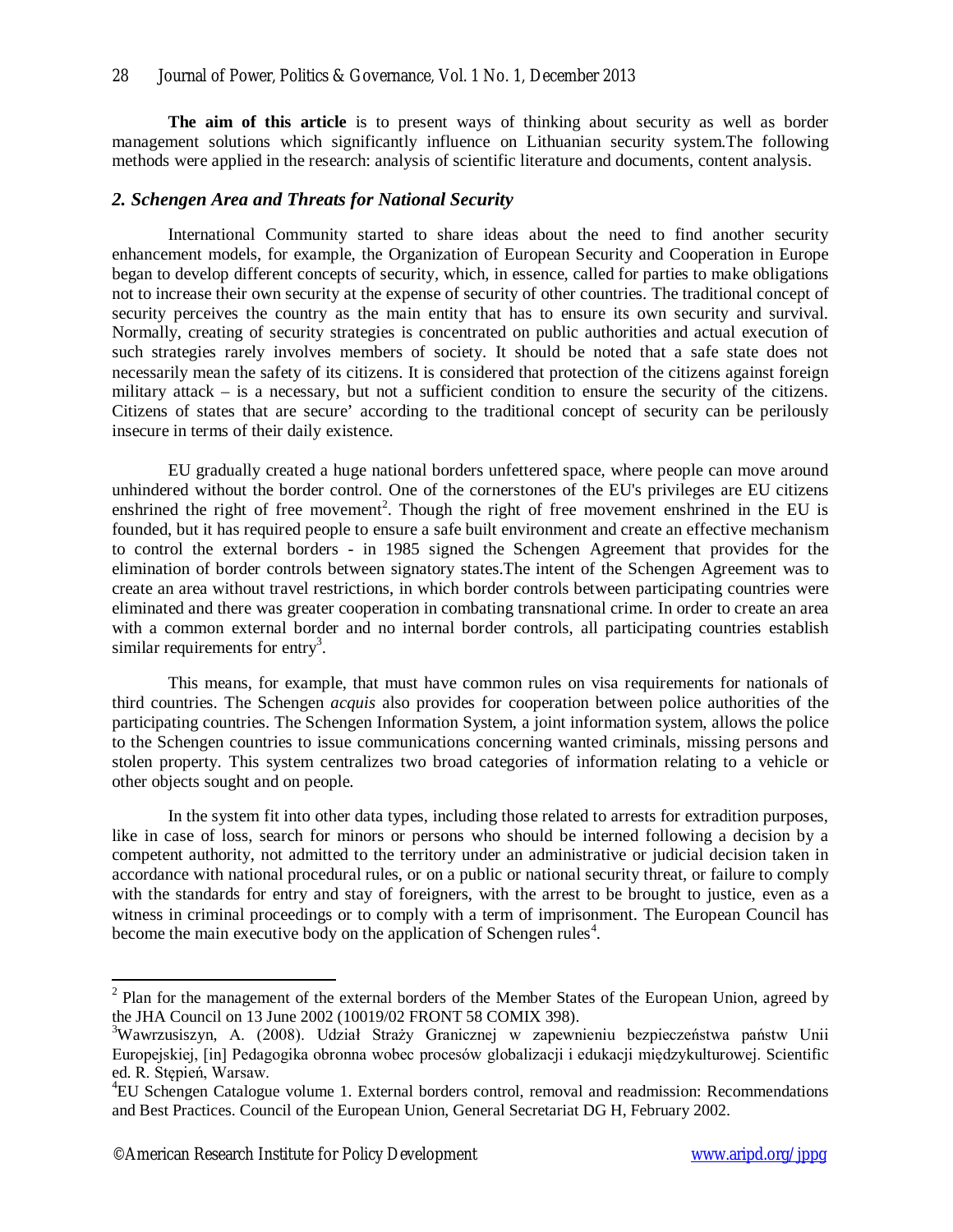Schengen area - is an important achievement in the development of Europe as an area of open borders. Freedom of movement means that each person is entitled to cross the internal borders at any point and no border checks are needed. The refusal of border checks at internal borders necessarily means a lack of security, since the Member States lose an important national tool to control people coming into the country, establishing their identity. What the future will bring as regards law enforcement authority's cooperation is difficult to predict. Given that globalization is more likely to increase overall in many areas rather than decrease, there is every reason to assume that the globalization of law enforcement authority's cooperation will also continue.

This will in the first instance involve the expansion and refinement of the existing types of cooperation. This is because the EU Treaties offers opportunities to organize law enforcement authority's cooperation not only from a more operation point of view than at present but also to make it more mandatory for the Member States. One of the core objectives of the European Union is to provide its citizens with a high level of security within an area of freedom, security and justice<sup>5</sup>. That objective is to be achieved by preventing and combating crime through closer cooperation between law enforcement authorities in the Member States, while respecting the principles and rules relating to human rights, fundamental freedoms and the rule of law on which the Union is founded and which are common to the Member States.

At the same time, each state has to provide its citizens with a sense of security, which is related to the management, including the protection of the state border. Functioning state border management system, coordinated with border security management system of the EU, is an integral component of the national and European security system. It provides freedom and smoothness of the legitimate movement of people and goods across the border. These standards are achieved while maintaining a high level of security and cohesion of the social community by protection of the border against threats to national security, the national economy, public health and the unauthorized crossing.

The implementation of the statutory tasks by the services responsible for border protection and certain public institutions, which form the broader border management system, helps to raise the level of national security and a sense of security for all citizens<sup>6</sup>.

The national security interests of Republic of Lithuania are linked to the sovereignty, territorial integrity, democratic constitutional order and the preservation of civil society, respect for human rights and freedoms and the protection of their implementation. In order to protect and implement these interests a national institutional system is necessary.According to Lithuanian Law on basics of national security, Lithuanian national security should ensure citizens of Lithuania, their communities and organizations, the President, Parliament, Government, Army, Police, Department of State Security, other governmental bodies, which are created for this purpose<sup>7</sup>. Despite that the above-mentioned state institutions necessary for security protection has been built successfully, it was clear that in case of external aggression Lithuania had insufficient defensive capability to defend itself. Therefore from the first days of the restoration of independence, Lithuania was integrated into the international defense, economic, environmental and similar international organizations.

 $\overline{a}$ 

<sup>&</sup>lt;sup>5</sup>Commission Communication "Towards an integrated management of the external borders of the Member States of the European Union", COM(2003).

<sup>6</sup> Council Decision 2008/615/JHA of 23 June 2008 on the stepping up of cross-border cooperation, particularly in combating terrorism and cross-border crime, OJ L 210, 6.8.2008, p. 1 and Council Decision 2008/616/JHA of 23 June 2008 on the implementation of Decision 2008/615/JHA on the stepping up of cross-border cooperation, particularly in combating terrorism and cross-border crime, OJ L 210, 6.8.2008, p. 12.

<sup>&</sup>lt;sup>7</sup>Greičius, S.&Pranevičienė, B. (2010). Challenges to Lithuanian national security: Security of Society and Public Order: Proceedings of scientific articles (10) / Kaunas, MRU. Nr. 4, p. 31-40.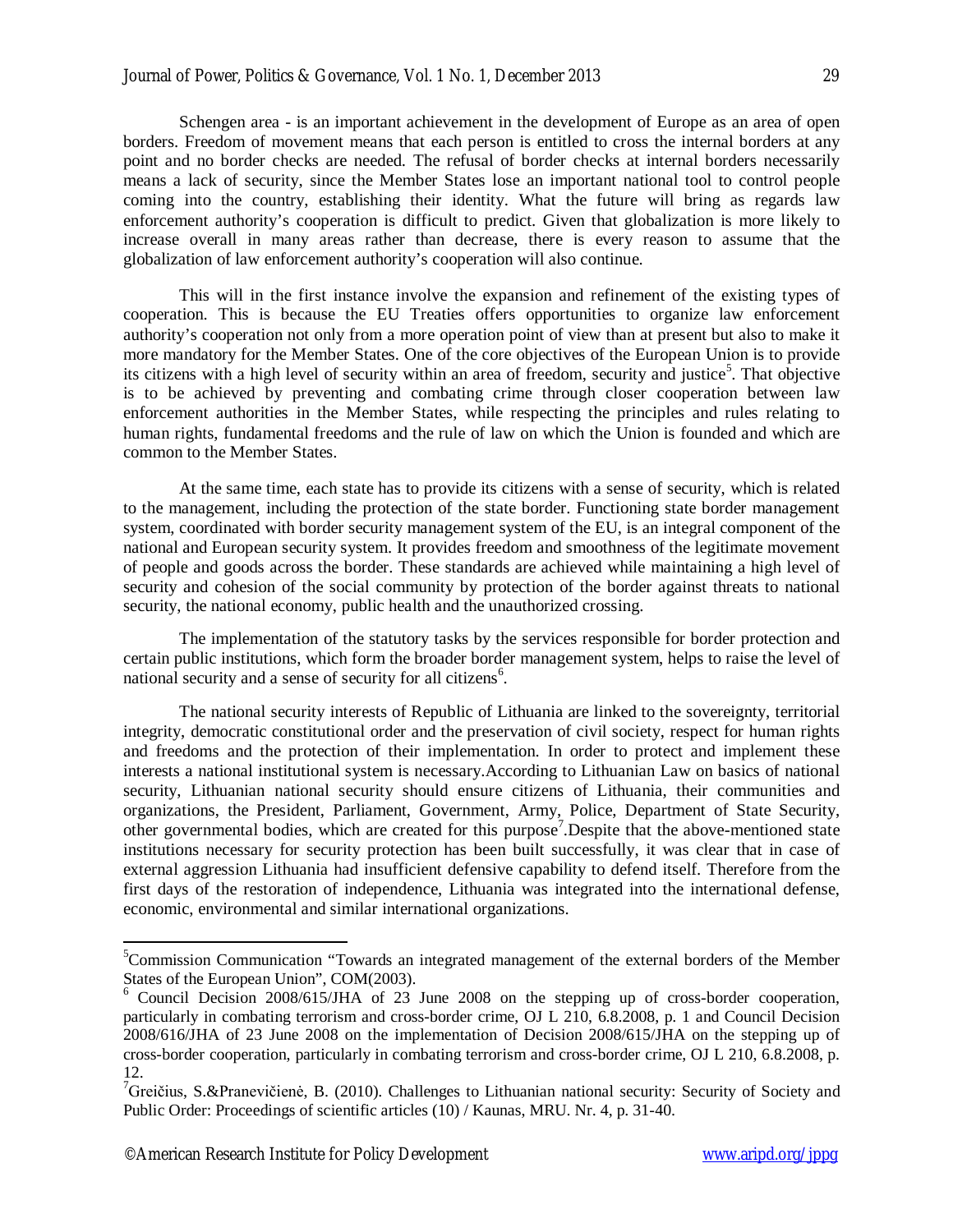## 30 Journal of Power, Politics & Governance, Vol. 1 No. 1, December 2013

Lithuania, like other countries is threatened by a variety of transnational phenomena (such as terrorism, organized crime, human trafficking, smuggling, illegal arms trafficking, drug trafficking, illegal migration), which transcends national borders and become international security risks, dangers and threats.Lithuania is too dependent on other state's strategic raw materials and energy supply. This factor makes influence to national security and poses a threat not only to economic prosperity, but also to public safety.Groups of shadow economy and activities of organized criminal groups pose a serious threat to the State and society. Illegal drugs and arms proliferation, human trafficking, illegal business and use of illegally received funds for political objectives are especially dangerous. A threat to Lithuanian national security is created by the activities of intelligence service of other countries. This activity is characterized by traditional and nontraditional methods and new technologies in order to illegally obtain the information and hence act destructively in order to make influence to the military capabilities, political processes and other social and economic spheres of life.

Uncontrolled migration, spreading illegal migration and increasing emigration of Lithuanian citizens are other risk factors for national security. After Lithuania has joined European Union, controlling of migration has become one of the most important tasks. Loss of control of migration as a result of regional conflicts may become a destabilizing factor for Europe as a whole and in conjunction endanger the interests of Republic of Lithuania<sup>8</sup>. The most significant International organizations for ensuring security, which member became Lithuania, are the following:

- United Nations (1991 09 17);
- Organization of Security and Cooperation in Europe (1991 09 10);
- $\bullet$  Interpol (1991 11 04);
- World Customs Organization (1992 06 18);
- NATO (2004 03 29);
- Schengen Convention (2004 05 01).

Characterizing the general direction in Lithuanian foreign policy since the proclamation of its independence, it should be mentioned that from the first steps of its existence our state rushed towards the formation of good-neighbors relations both with nearby countries and other states.

Solving the most difficult international problems, our state proved its ability to do this by political means, thus demonstrating to the whole world that any problem can and should be solved without threats and use of force. Active participation in proper international organizations and multilateral forums, unconditional implementation of the existing agreements as for the arms control comprise the considerable contribution of our state to strengthening of international security of XXI century. The importance of clear determination of priorities in Lithuanian national security stipulates the attention today as for elaboration of strong scientific-methodological foundations, guided by which, it becomes possible to perfect normative and legal base in the above-mentioned sphere. Legal foundations of the Lithuanian national security are stated in the Lithuanian Constitution - Fundamental Law of our state.

One of Chapter of the Lithuanian Constitution determines that the protection of the sovereignty and territorial indivisibility of Lithuania, and the ensuring of its economic and informational security are the most important functions of the State. Lithuanian Constitution proclaimed that foreign political activity of Lithuania is aimed at ensuring its national interests and security by maintaining peaceful and mutually beneficial co-operation with members of the international community, according to generally acknowledged principles and norms of international law.

 $\overline{a}$ 

<sup>&</sup>lt;sup>8</sup>Seniutienė, D.(2010). Migration processes of accession to the Schengen Area/ Security of Society and Public Order: Proceedings of scientific articles (4) / Kaunas, MRU. Nr.4 p. 186-201.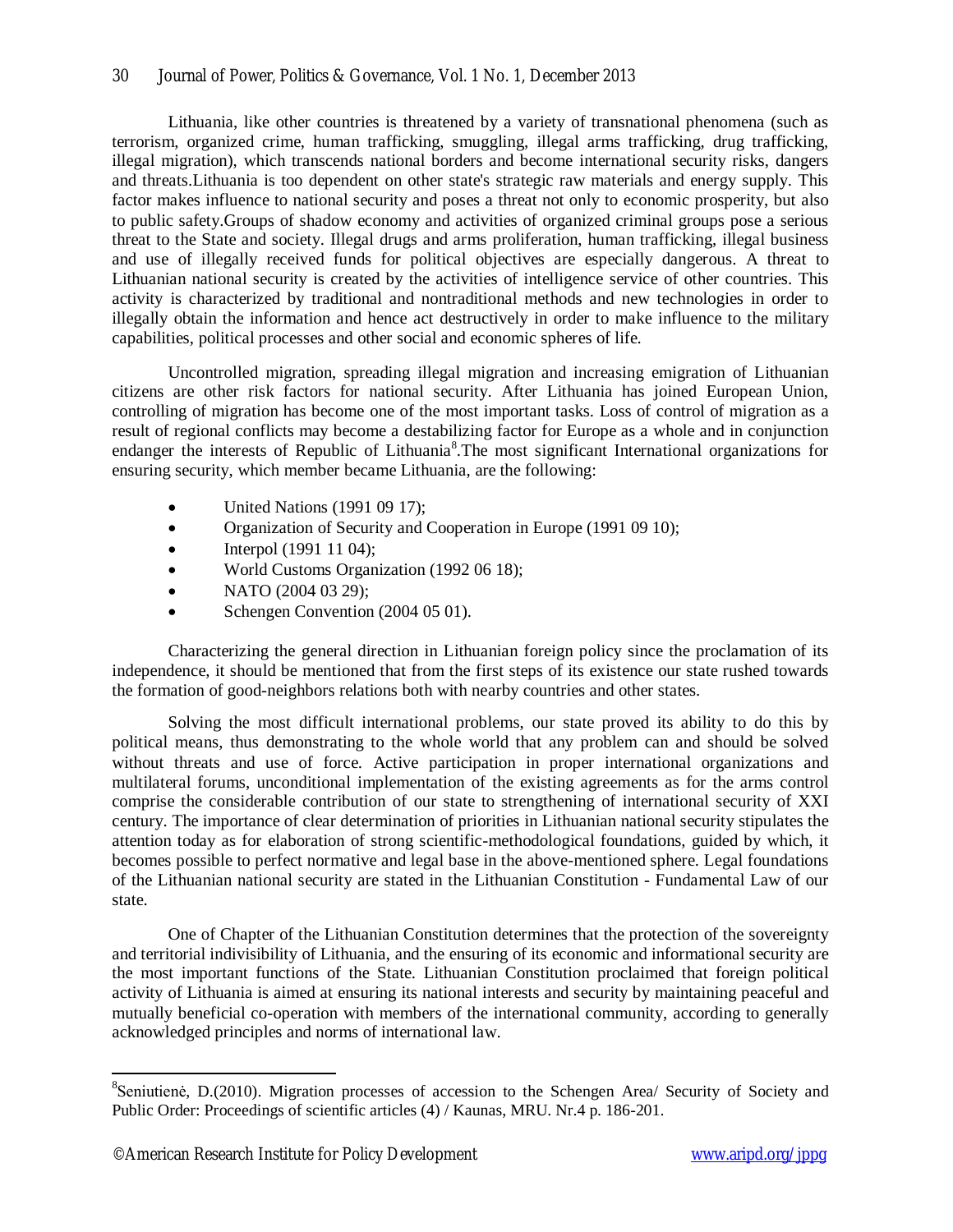Pursuant to this Law, the President of Lithuania develops and approves the Strategy of National Security of Lithuania, the doctrines, conceptions, strategies and programs, which determine special purpose options and leading principles of military cooperation, as well as the directions for the activities of public authorities in specific situations aimed at defining, preventing and neutralization the threats to the national interests of Lithuania in proper time.

The main attribute of the state is its territory, which is the space of existence and development of opportunities for the society that changes it. The relation of state to its territory is called the sovereignty or territorial superiority. The content of this superiority is the subordination of all persons and things within the territory to the state's law and jurisdiction. It is an essential element of state sovereignty, without which it could not exist. The oldest form of the safety of participants in international life is the concept of state security. The needs and interests of the safety of the nation (or nations in the case of multinational states) are implemented by the state authorities. Care of internal stability and national security are the main tasks of the state. State politics (internal and international) should be run so as not to be conducive to the development of conflict situations and phenomena of conflict, leading to the destabilization of the internal situation and limiting state sovereignty.

These tasks are also connected with the ensuring by the state authorities the security of citizens and achieving such level of state development which would allow the society adequate level of existence. Lithuanian accession to the structure of NATO, European Union and Schengen Area required a number of specific actions to shape a new security policy, international cooperation and to adapt institutions and departments responsible for national security to new tasks and challenges. In the new reality the case of state border security and its protection has not lost importance as well as theoretical and the practical relevance. Because borders provide a control function, they are also, to a greater or lesser extent, the barrier to migration of people, the free exchange of goods, money, and sometimes the possibility of cultural and ideological influence.The integrated system of external border management is a concept introduced by European Council in 2001. It is based on the principle that better management of the Union's external border controls will help in the fight against terrorism, the organizations involved in illegal immigration and trafficking in human beings. Thus, it will have a positive impact on the security level of the Member States and their citizens.

The elaborated action plan indicates that on the legislative level common legislative solutions should be implemented, and on the operational level the implementation of joint operations of the national services responsible for the control and surveillance of external borders should be carried out. In 2004 the conclusions on the structure, functional requirements and biometric identifiers that should be included in the future European visa system were adopted. A year later, the European Council set targets for the development of the area of security and justice in the next five years, representing a new step towards the inception of the European policy of Union's external border management. The program assumed a further gradual building of an integrated border management system and strengthening the control and surveillance of external borders. What is more, the European Agency for the Management of Operational Cooperation at the External Borders of the Member States of the European Union (Frontex) was established.

Frontex Agency, based in Warsaw, coordinates the various activities of the Member States in the management of the common border of the EU, as well as assists in the manner of conducting of these activities. Border protection imposes on Lithuania a very responsible task to ensure the security of all Member States against threats from the side of undesirable people and goods within the European Union territory, while maintaining good neighborly relations with the countries that remain outside the Union $9$ .

 $\overline{a}$ 

<sup>&</sup>lt;sup>9</sup>Seniutienė, D.&Greičius, S. (2005). The Schengen Convention influence on Lithuanian Border Organization. Jurisprudencija. T. 73(65), p. 77-85.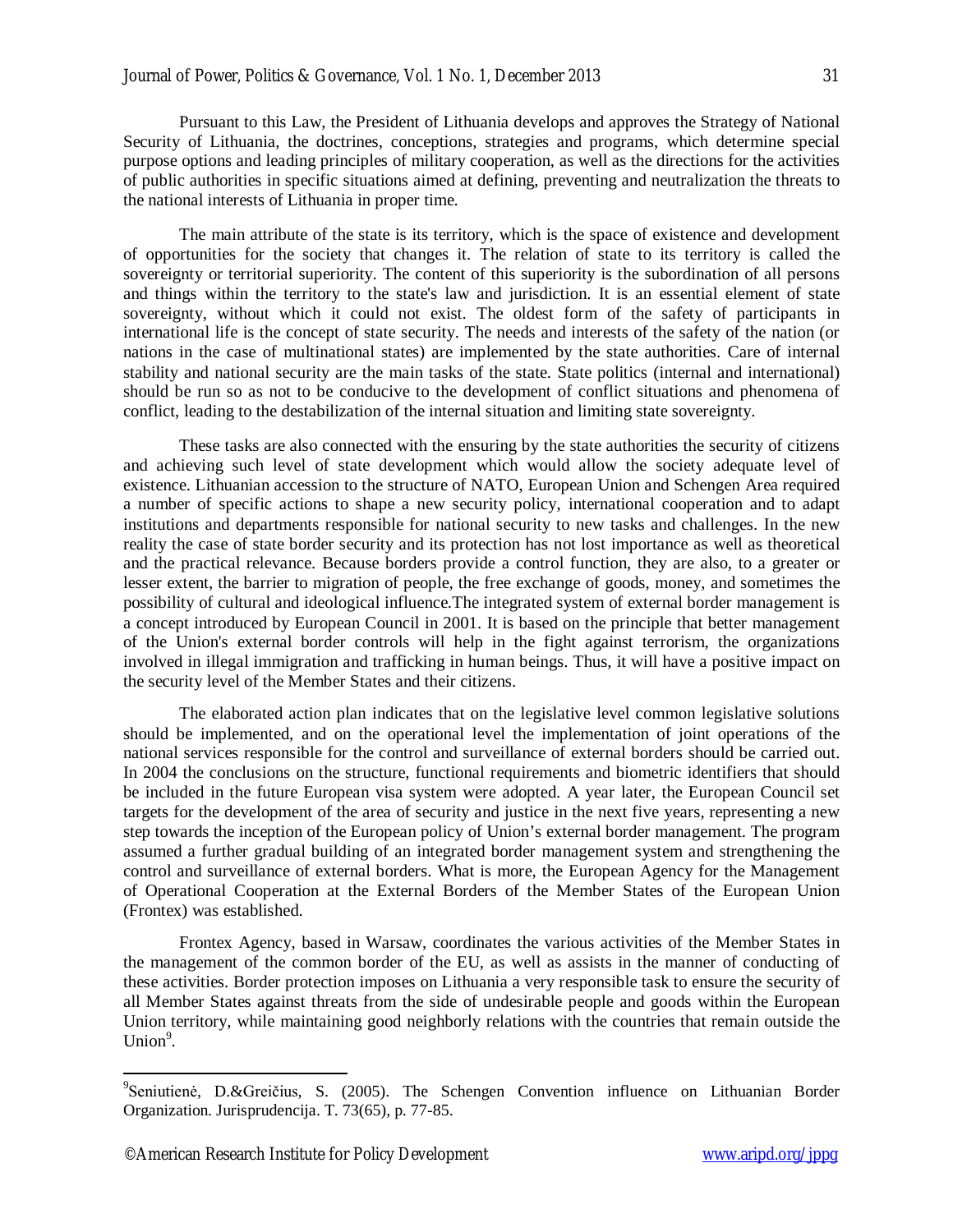This task is multi-faceted and involves organization of group of administration and political undertakings, sanitary and military with different scope of rigors, undertaken by each sovereign state to prevent illegal crossing of the state border, carrying certain goods across the border without a permit, to prevent the penetration of infectious diseases, etc. Lithuanian border is protected along the entire length, with particular emphasis on the maritime border and land border sections of the Russian Federationand the Republic of Belarus, which are the external border of the European Union and the Schengen Area.

At the external border road, rail, sea and air border crossing points are located; and sea and air border crossing points support also the Schengen internal traffic. Border protection system is adapted to the four-level management system of the European Union external border security. This model distinguishes four complementary areas of border security:

- System of issuing visas.
- Cooperation with the third countries to counteract illegal migration and border threats.
- Immigration control carried out on the state territory by border.
- State border protection.

The State Border Guard protection in particularit includes: border line, border crossing points (land, marine, and airports),the usage of mobile and stationery technical surveillance units, perymetric devices, aircraft,border reconnaissance,security control in air traffic.

Adjusting services to the functioning in the frame of system refers not only legal or organizational regulations, but also the quality of cooperation and operational capabilities of all Lithuanian border services.The State Border Guard plays key role in the Lithuaniannational security system - effective protection of state border and border traffic control in accordance with the interests of national security. Another important area is monitoring and control of foreigners' migration to the territory of the country. Strategy of the State Border Guard activities is designed to:

- Protect parts of Lithuanian state border which are external Schengen border and control of border traffic in those parts;
- Effective actions of immigration service carried out on the territory of Lithuania.

To fulfill standards mentioned above on the land border the procedures have been elaborated, following the premise that the majority of crossing the border people and goods moves in a legal way according to the declared purpose. The "one stop" system is a solution based on the fact that duties related to crossing the border are carried out in the same time by both the Border Guard and Customs Service officers. The idea is to introduce border and custom control at one stop of traveler. The system has an influence on the capacity of border crossings. Another element affecting the efficient management of road border crossing is the concept of the implementation of "green corridors", which is based on legal institutions "nothing to declare". The idea of "green corridor" is based on the traffic organization in which the travelers chooses "green corridor" at the time of entry at the border crossing on the side of a neighboring state, then moves the line until the end of border and customs control on the Lithuanian side, without the possibility of changing the passage on the area of border crossing and on the boundary line.

The purpose of such a solution is to facilitate the crossing of state border for travelers who do not have the goods subject to customs duties or other restrictions.Border control on such line is carried out in a simplified way. To the state border management it is also necessary to maintain a clear, visible and geodesic defined border line. One of the statutory tasks of the Border Guard is the embedding and maintenance of border signs on the land and preparing, updating and storing the border geodetic and cartographic documentation. This task is connected to international cooperation with neighboring countries based on international agreements on joint borders.